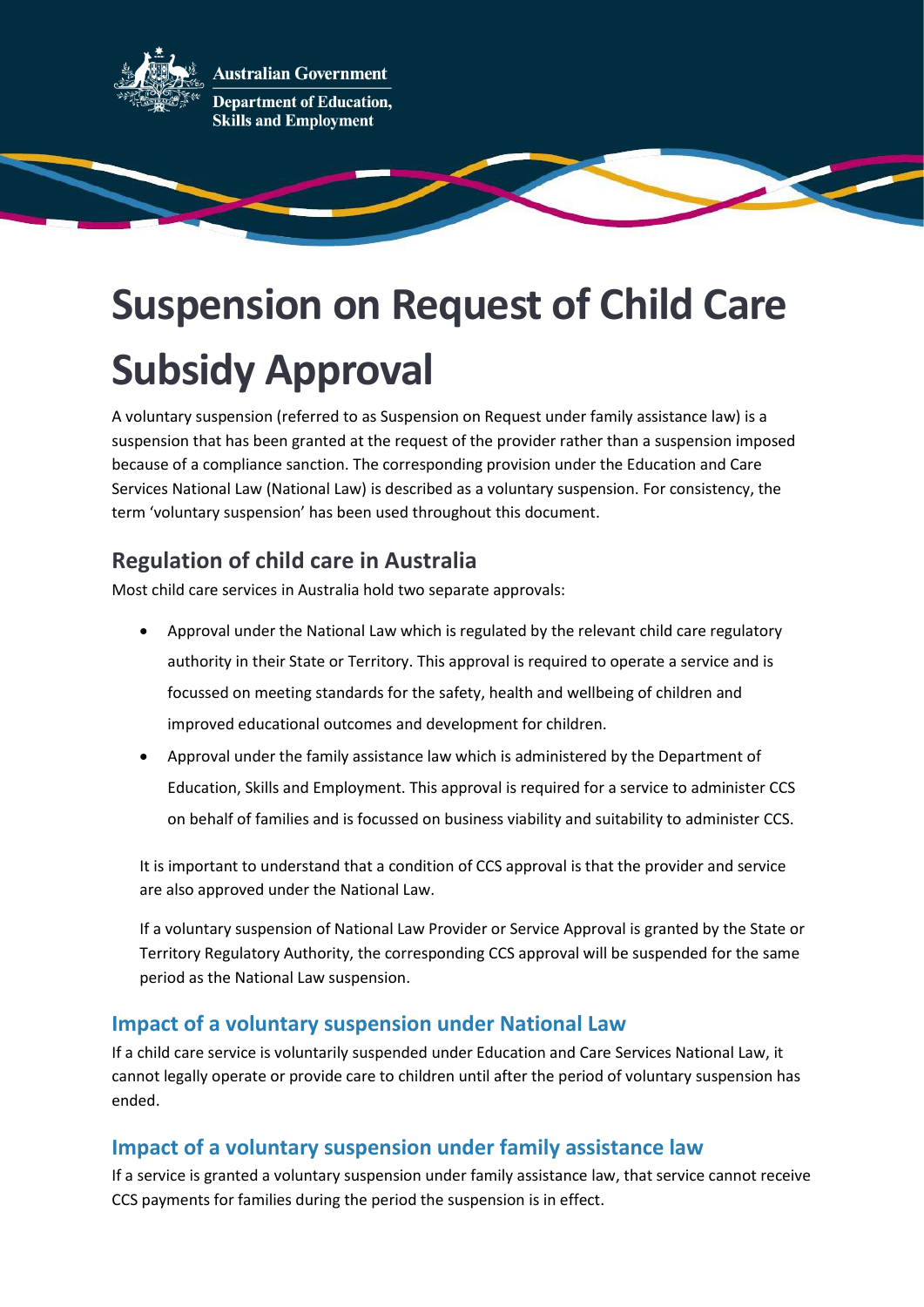If the provider has been granted a voluntary suspension under family assistance law, none of the services they operate can receive CCS payments for families during the period of voluntary suspension.

Services with a suspended CCS approval have a reduced requirement for the minimum number of operating weeks in the 12 month period in which the suspension occurs.

Services with a suspended CCS approval may still operate and provide care to children if they continue to be approved under the National Law.

# **Difference between a temporary closure and a voluntary suspension of CCS Approval**

#### **Temporary Closure**

A service which is temporarily closed remains CCS approved for the closure period. It must continue to comply with all ongoing requirements of CCS approval. This includes meeting the annual minimum operating requirements for their CCS approved service type.

Entities holding CCS Provider and Service Approval must notify the department if their service closes for one or more days. These notifications should be made through either the software product or the Provider Entry Point.

This notification establishes a record when a service is open and closed. The department uses this information to ensure that services are meeting their annual minimum operating requirements for their CCS approved service type. A service is considered to be open if it provided any care on a particular day (regardless of the session length).

## **Voluntary Suspension**

A voluntary suspension of CCS approval means the specified service/s do not need to meet their annual minimum operating week requirements because of being closed. The specified service/s are not approved to administer CCS payments during the suspension period.

# **Requirement to apply for voluntary suspension of CCS Approval**

If a child care provider or service becomes voluntarily suspended under the National Law, they are **not** required to request a suspension of their CCS Approval. In this instance, the CCS approval is automatically applied for the same period as the National Law Approval suspension.

Providers are only required to apply for a voluntary suspension of their CCS Approval if:

- they have not voluntarily suspended their National Law approval but are temporarily closed and the closure will mean they will not meet their CCS Approval minimum operating week requirements; or
- a service they operate is 'out of scope' of the National Law (for example, In Home Care) and that service is unable to meet their minimum operating week requirements.